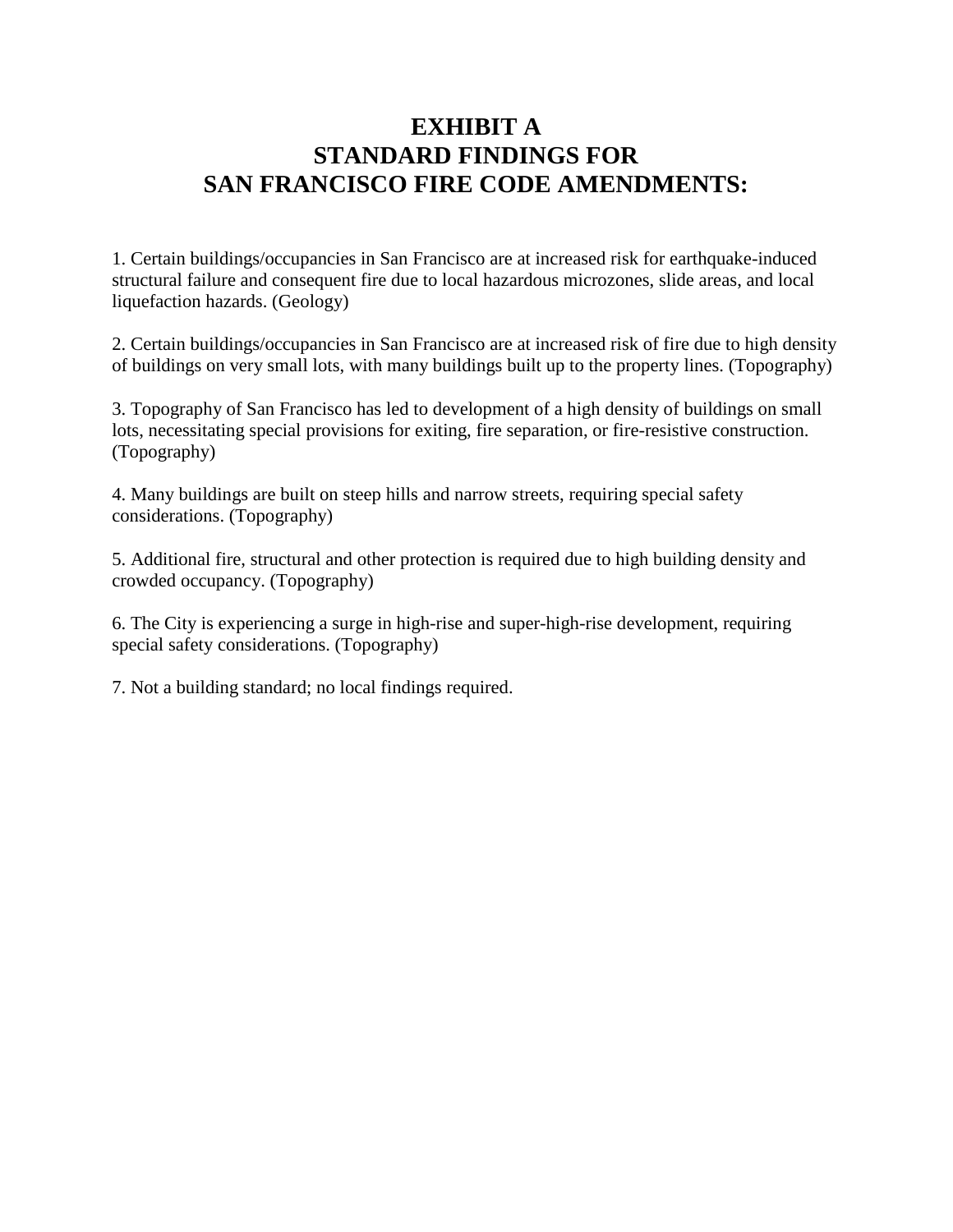| Section#                      | Finding#       | Section#  | Finding#       | Section#              | Finding#                   |  |
|-------------------------------|----------------|-----------|----------------|-----------------------|----------------------------|--|
| <b>Chapter 1- Division II</b> |                | 109.4     | 7              | $114.\overline{1.1}$  | 7                          |  |
| 1.1.1                         | 7              | 109.4.1   | $\overline{7}$ | 114.1.2               | $\overline{7}$             |  |
| 1.1.2.1                       | $\overline{7}$ | 109.4.2   | $\overline{7}$ | 114.1.3               | $\overline{7}$             |  |
| 1.1.8.3                       | $\overline{7}$ | 109.4.3   | $\overline{7}$ | <b>Chapter 2</b>      |                            |  |
| <b>Chapter 1- Division II</b> |                | 109.4.4   | $\overline{7}$ | $\overline{7}$<br>202 |                            |  |
| 101 (deleted)                 | 7              | 109.4.4.1 | $\overline{7}$ | <b>Chapter 3</b>      |                            |  |
| 102.3.1                       | 7              | 109.4.5   | $\overline{7}$ | 308.1.3               | 7                          |  |
| 102.6 (deleted)               | $\overline{7}$ | 109.5     | $\overline{7}$ | 308.1.6.2             | $\overline{7}$             |  |
| 102.7 (deleted)               | $\overline{7}$ | 109.5.1   | $\overline{7}$ | 308.2 (deleted)       | $\overline{7}$             |  |
| 102.8 (deleted)               | $\overline{7}$ | 109.5.2   | $\overline{7}$ | 316.3.1               | $\overline{7}$             |  |
| 102.10 (deleted)              | $\overline{7}$ | 109.5.3   | $\overline{7}$ | 316.7                 | $\overline{7}$             |  |
| 102.11 (deleted)              | $\overline{7}$ | 109.6     | $\overline{7}$ | <b>Chapter 4</b>      |                            |  |
| 102.12 (deleted)              | $\overline{7}$ | 109.6.1   | $\overline{7}$ | 403.1 (deleted)       | $\overline{7}$             |  |
| 103.1 (deleted)               | $\overline{7}$ | 109.7     | $\overline{7}$ | 403.2 (deleted)       | $\overline{7}$             |  |
| 103.2 (deleted)               | $\overline{7}$ | 109.8     | $\overline{7}$ | 403.3 (deleted)       | $\overline{7}$             |  |
| 103.3 (deleted)               | $\overline{7}$ | 109.9     | $\overline{7}$ | 403.4 (deleted)       | $\overline{7}$             |  |
| 104.1.1                       | $\overline{7}$ | 111.4     | $\overline{7}$ | 403.5 (deleted)       | $\overline{7}$             |  |
| 104.1.2                       | $\overline{7}$ | 112.1     | $\overline{7}$ | 403.6 (deleted)       | $\overline{7}$             |  |
| 104.6.2.1                     | $\overline{7}$ | 113.1     | 7              | 403.7 (deleted)       | $\overline{7}$             |  |
| 104.10.2                      | $\overline{7}$ | 113.2     | $\overline{7}$ | 403.8 (deleted)       | $\overline{7}$             |  |
| 104.10.3                      | $\overline{7}$ | 113.2.1   | $\overline{7}$ | 403.9 (deleted)       | $\overline{7}$             |  |
| 105.1.1                       | 7              | 113.2.2   | 7              | 403.10 (deleted)      | $\overline{7}$             |  |
| 105.1.3                       | $\overline{7}$ | 113.2.3   | $\overline{7}$ | 403.11 (deleted)      | $\overline{7}$             |  |
| 105.2.3                       | $\overline{7}$ | 113.3     | $\overline{7}$ | 404.1                 | $\overline{7}$             |  |
| 105.2.5                       | $\overline{7}$ | 113.4     | $\overline{7}$ | 404.2                 | $\tau$                     |  |
| 105.3.1                       | $\overline{7}$ | 113.5     | $\overline{7}$ | 404.3                 | $\overline{7}$             |  |
| 105.3.9                       | $\overline{7}$ | 113.6     | $\overline{7}$ | 405 (deleted)         | $\overline{7}$             |  |
| 105.4.1                       | $\overline{7}$ | 113.7     | $\overline{7}$ | 406 (deleted)         | $\boldsymbol{7}$           |  |
| 105.4.6                       | $\overline{7}$ | 113.8     | $\overline{7}$ | 409.1                 | $\overline{ }$<br>$\prime$ |  |
| 105.6.24                      | $\overline{7}$ | 113.8.1   | $\overline{7}$ | 409.2                 | $\overline{7}$             |  |
| 105.6.28                      | 7              | 113.9     | 7              | 409.3                 | $\overline{7}$             |  |
| 105.3.33                      | $\overline{7}$ | 113.10    | $\overline{7}$ | 409.4                 | $\overline{7}$             |  |
| 105.6.50                      | $\overline{7}$ | 113.11    | $\overline{7}$ | 409.5                 | $\overline{7}$             |  |
| 105.6.51                      | $\overline{7}$ | 113.12    | $\overline{7}$ | 409.6                 | $\overline{7}$             |  |
| 105.7.19                      | $\overline{7}$ | 113.13    | $\tau$         |                       | <b>Chapter 5</b>           |  |
| 108 (deleted)                 | $\overline{7}$ | 113.14    | $\overline{7}$ | 503                   | $\overline{7}$             |  |
| 109.1                         | $\overline{7}$ | 113.15    | $\overline{7}$ | 504.2.1               | $\overline{7}$             |  |
| 109.2                         | $\overline{7}$ | 113.16    | $\overline{7}$ | 504.3.1               | $\overline{7}$             |  |
| 109.3                         | $\overline{7}$ | 113.21    | $\overline{7}$ | 504.5                 | $\overline{7}$             |  |
|                               |                | 114.1     | $\overline{7}$ | 506.2.1               | $\overline{7}$             |  |